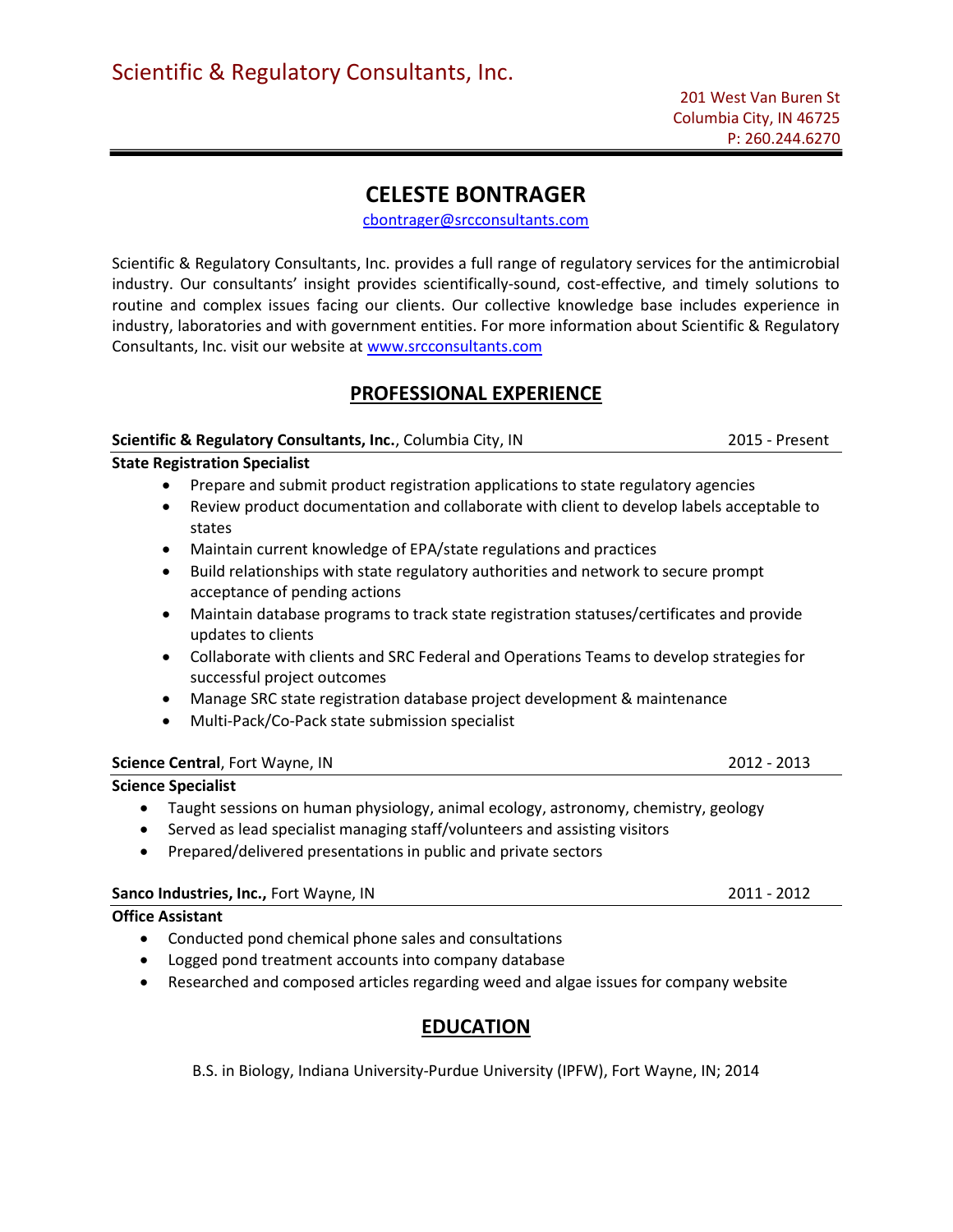## CORPORATE PROFESSIONAL AFFILIATIONS

British Chemicals Association (BCA) (Formerly BACS) Center for Biocide Chemistries (CBC) Household & Commercial Products Association (HCPA) International Sanitary Supply Association (ISSA) Personal Care Products Council (PCPC)

## PROFESSIONAL DEVELOPMENT

## U.S. Environmental Protection Agency (EPA)

Pesticide Label Review Training; 6/15 (certified by EPA 06/16/2015)

#### ALSTAR

 Mid-Year Meeting; 04/18, 04/17 Annual Meeting; 09/16

### ECG, Inc.

Convince Me: Persuasion and Negotiation Training; 08/18

### Fred Pryor Seminars

 Workplace Life Jacket: 7 Tips to Improve Your Work-Life Balance; 05/22 Working Well With Everyone: Diversity = Greatness; 03/22 Working Well With Everyone: Greatness; 02/22 Being Resilient No Matter What; 01/22 Having Great Conversations; 09/21

## Gladieux Consulting

Better Business Writing; Add Power to Your Words at Work; 05/18

## Global Leadership Network

Global Leadership Summit; 08/21, 08/20

## Indiana University – Purdue University – Fort Wayne (IPFW)

 Professionalism and Etiquette for Business; 10/17 The Building Blocks of Effective Messages; 08/17

## Lewis Way Leadership Development

Communication and Public Speaking; 09/21 Diversity Training; 07/20

## National Training Seminars